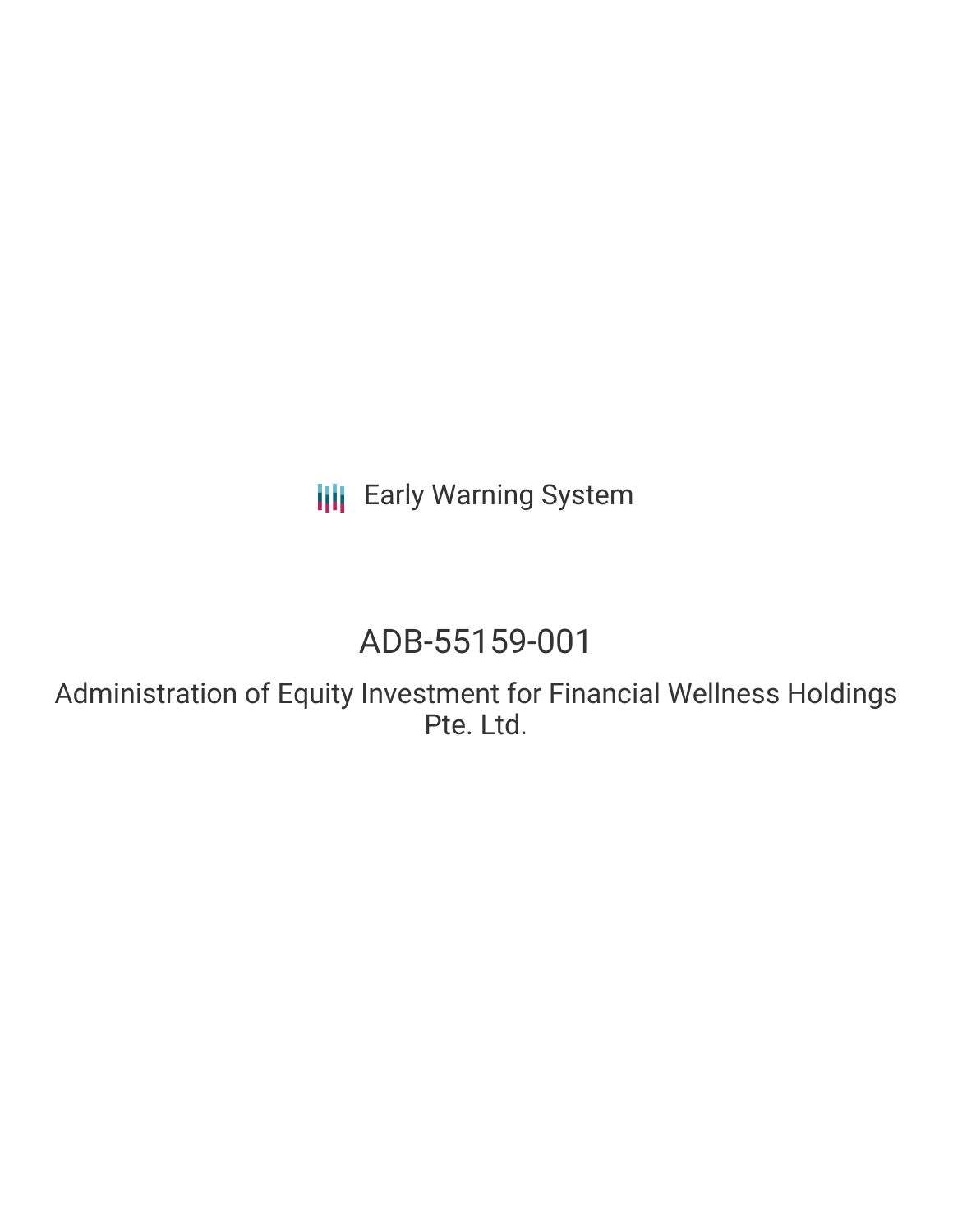

#### **Quick Facts**

| <b>Countries</b>               | Indonesia                           |
|--------------------------------|-------------------------------------|
| <b>Financial Institutions</b>  | Asian Development Bank (ADB)        |
| <b>Status</b>                  | Proposed                            |
| <b>Bank Risk Rating</b>        | C                                   |
| <b>Voting Date</b>             | 2021-05-14                          |
| <b>Borrower</b>                | Financial Wellness Holdings Pte Ltd |
| <b>Sectors</b>                 | Finance                             |
| <b>Investment Amount (USD)</b> | $$3.00$ million                     |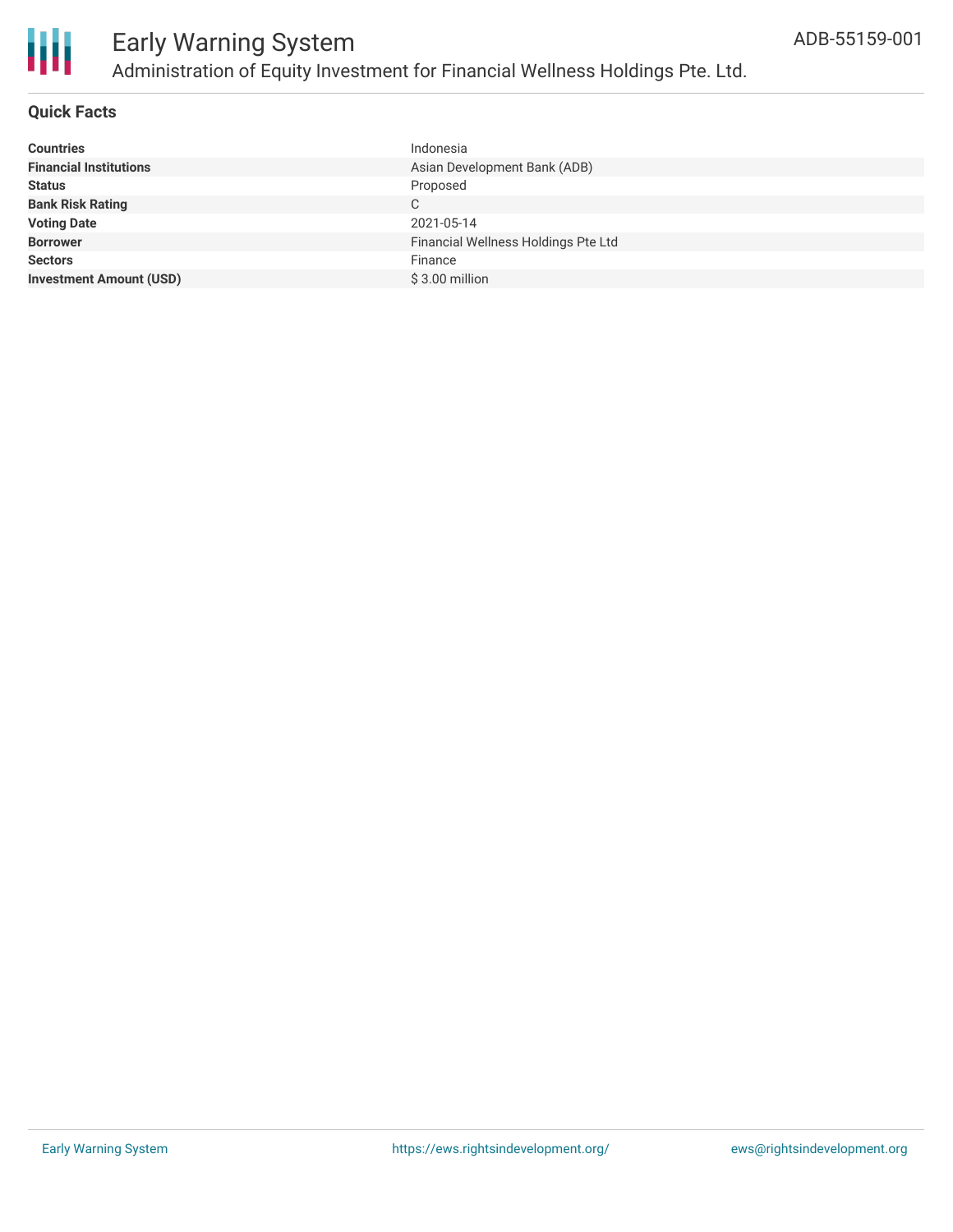

#### **Project Description**

According to the bank's website, "the transaction involves the administration by the Asian Development Bank (ADB) of an equity investment of up to \$3,000,000, with an initial investment of up to \$750,000 in a nonoperating holding company called Financial Wellness Holdings Pte. Ltd. (Wagely) in Singapore to expand its operations in Indonesia (conducted through its operating Indonesian subsidiary, PT Gaji Pintar Indonesia), to be provided by the ADB Ventures Investment Fund 1 under the ADB Ventures Financing Partnership Facility. The balance of the approved equity amount may be invested in subsequent fundraising rounds that Wagely is expected to undertake. Consistent with the establishment arrangements for the fund, ADB will not invest its own capital alongside the fund".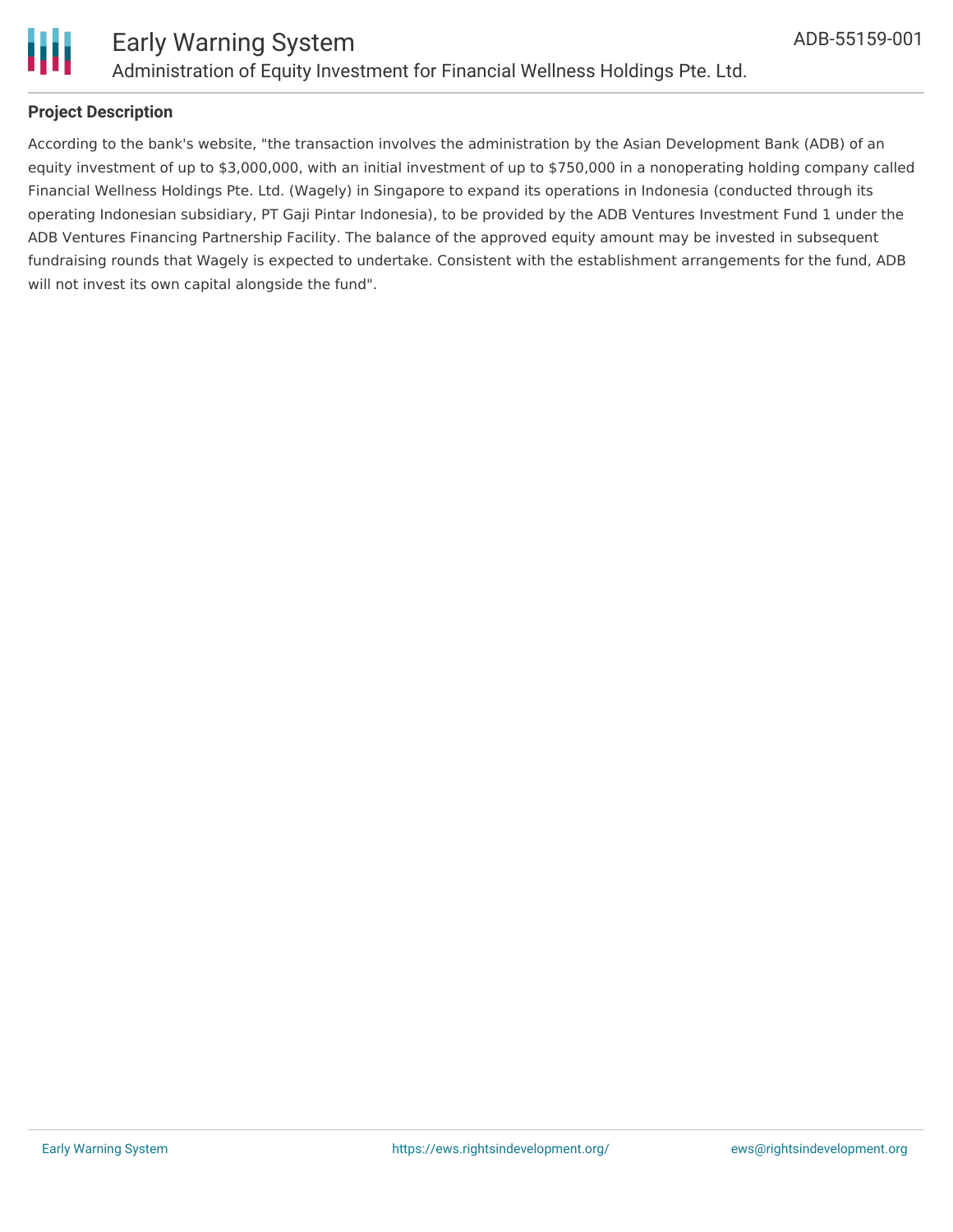

### Early Warning System Administration of Equity Investment for Financial Wellness Holdings Pte. Ltd.

#### **Investment Description**

Asian Development Bank (ADB)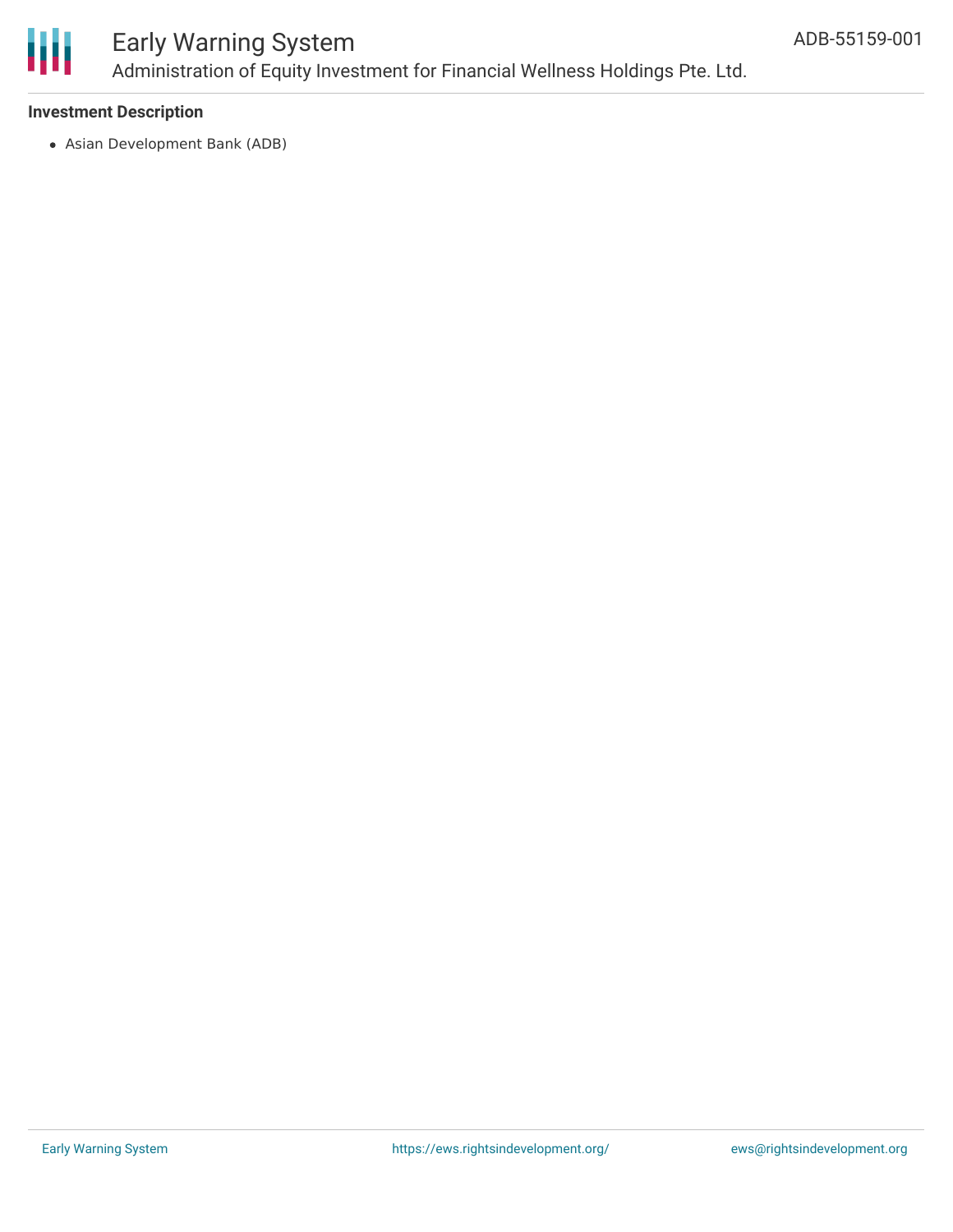

#### **Contact Information**

**Mellor, Dominic P.** Project Officer Private Sector Operations Department Contact details not provided at the time of disclosure

#### ACCESS TO INFORMATION

You can submit an information request for project information at: https://www.adb.org/forms/request-information-form

ADB has a two-stage appeals process for requesters who believe that ADB has denied their request for information in violation of its Access to Information Policy. You can learn more about filing an appeal at: https://www.adb.org/site/disclosure/appeals

#### ACCOUNTABILITY MECHANISM OF ADB

The Accountability Mechanism is an independent complaint mechanism and fact-finding body for people who believe they are likely to be, or have been, adversely affected by an Asian Development Bank-financed project. If you submit a complaint to the Accountability Mechanism, they may investigate to assess whether the Asian Development Bank is following its own policies and procedures for preventing harm to people or the environment. You can learn more about the Accountability Mechanism and how to file a complaint at: http://www.adb.org/site/accountability-mechanism/main.